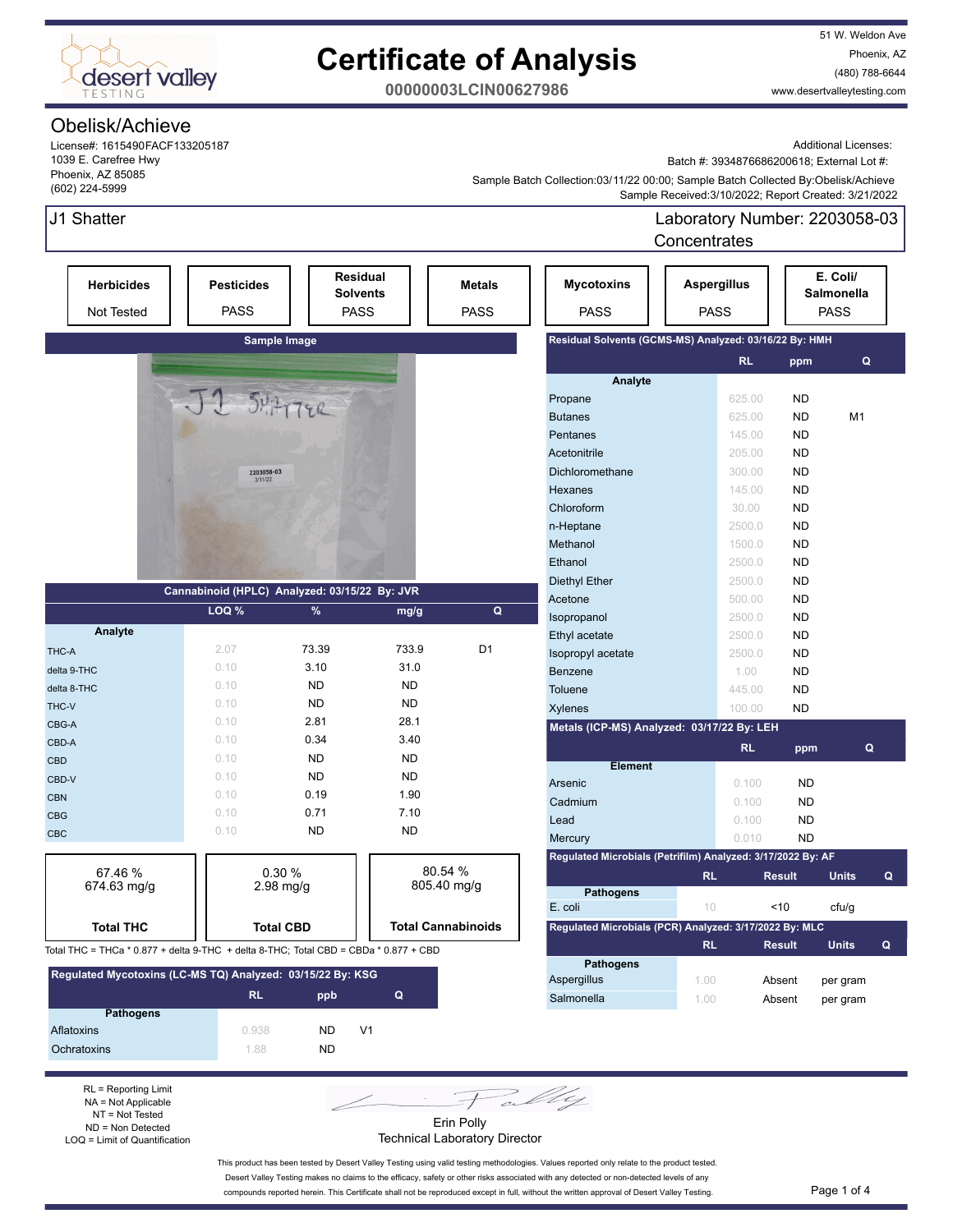

51 W. Weldon Ave Phoenix, AZ (480) 788-6644 www.desertvalleytesting.com

**00000003LCIN00627986**

### Obelisk/Achieve

License#: 1615490FACF133205187 1039 E. Carefree Hwy Phoenix, AZ 85085 (602) 224-5999

### J1 Shatter

Additional Licenses:

 Sample Received:3/10/2022; Report Created: 3/21/2022 Sample Batch Collection:03/11/22 00:00; Sample Batch Collected By:Obelisk/Achieve Batch #: 3934876686200618; External Lot #:

### Laboratory Number: 2203058-03 **Concentrates**

| Pesticides (LC-MS TQ) Analyzed: 03/15/22 By: ZEN |           |           |                |                          |           |           |    |  |
|--------------------------------------------------|-----------|-----------|----------------|--------------------------|-----------|-----------|----|--|
|                                                  | <b>RL</b> | ppm       | Q              |                          | <b>RL</b> | ppm       | Q  |  |
| Analyte                                          |           |           |                | Analyte                  |           |           |    |  |
| Acephate                                         | 0.188     | <b>ND</b> |                | Acequinocyl              | 0.938     | <b>ND</b> | M1 |  |
| Acetamiprid                                      | 0.094     | <b>ND</b> |                | Aldicarb                 | 0.188     | <b>ND</b> |    |  |
| Azoxystrobin                                     | 0.094     | <b>ND</b> |                | <b>Bifenthrin</b>        | 0.094     | <b>ND</b> |    |  |
| <b>Boscalid</b>                                  | 0.188     | <b>ND</b> |                | Carbaryl                 | 0.094     | <b>ND</b> |    |  |
| Carbofuran                                       | 0.094     | <b>ND</b> |                | Chlorpyrifos             | 0.094     | ND.       |    |  |
| <b>Diazinon</b>                                  | 0.094     | <b>ND</b> |                | Dimethoate               | 0.094     | <b>ND</b> |    |  |
| Ethoprophos                                      | 0.094     | <b>ND</b> |                | Etofenprox               | 0.188     | <b>ND</b> |    |  |
| Etoxazole                                        | 0.094     | <b>ND</b> |                | Fenoxycarb               | 0.094     | ND.       |    |  |
| Fenpyroximate E                                  | 0.188     | ND        |                | Flonicamid               | 0.469     | ND.       |    |  |
| Fludioxonil                                      | 0.188     | <b>ND</b> |                | Hexythiazox              | 0.469     | <b>ND</b> |    |  |
| Imazalil                                         | 0.094     | <b>ND</b> |                | Imidacloprid             | 0.188     | ND.       |    |  |
| Kresoxim-methyl                                  | 0.188     | <b>ND</b> |                | Malathion                | 0.094     | <b>ND</b> |    |  |
| Metalaxyl                                        | 0.094     | <b>ND</b> |                | Methiocarb               | 0.094     | <b>ND</b> |    |  |
| Methomyl                                         | 0.188     | <b>ND</b> |                | Myclobutanil             | 0.094     | <b>ND</b> |    |  |
| <b>Naled</b>                                     | 0.235     | <b>ND</b> |                | Oxamyl                   | 0.469     | <b>ND</b> |    |  |
| Piperonyl butoxide                               | 0.938     | <b>ND</b> |                | Propiconazole            | 0.188     | ND.       |    |  |
| Propoxure                                        | 0.094     | <b>ND</b> |                | Spiromesifen             | 0.094     | <b>ND</b> |    |  |
| Spirotetramat                                    | 0.094     | <b>ND</b> |                | Spiroxamine              | 0.188     | <b>ND</b> |    |  |
| Tebuconazole                                     | 0.188     | <b>ND</b> |                | Thiacloprid              | 0.094     | ND.       |    |  |
| Thiamethoxam                                     | 0.094     | <b>ND</b> |                | Trifloxystrobin          | 0.094     | <b>ND</b> |    |  |
| Abamectin                                        | 0.235     | <b>ND</b> |                | <b>Bifenazate</b>        | 0.094     | <b>ND</b> | L1 |  |
| Chlorantraniliprole                              | 0.094     | <b>ND</b> |                | Clofentezine             | 0.094     | ND.       |    |  |
| Cyfluthrin                                       | 0.938     | <b>ND</b> |                | Cypermethrin             | 0.469     | ND.       |    |  |
| Daminozide                                       | 0.469     | <b>ND</b> |                | <b>DDVP</b> (Dichlorvos) | 0.047     | <b>ND</b> |    |  |
| Fipronil                                         | 0.188     | <b>ND</b> |                | Paclobutrazol            | 0.188     | <b>ND</b> |    |  |
| <b>Permethrins</b>                               | 0.094     | <b>ND</b> | V <sub>1</sub> | Phosmet                  | 0.094     | <b>ND</b> |    |  |
| Prallethrin                                      | 0.094     | <b>ND</b> | R <sub>1</sub> | Pyrethrins               | 0.469     | <b>ND</b> | L1 |  |
| Pyridaben                                        | 0.094     | <b>ND</b> |                | Spinosad                 | 0.094     | ND.       |    |  |
| Chlorfenapyr                                     | 0.938     | ND        |                |                          |           |           |    |  |

#### **RL ppm Herbicides (LC-MS TQ) Analyzed: By: Q**

Pendimethalin NT NT NT

**Analyte**

RL = Reporting Limit NA = Not Applicable NT = Not Tested ND = Non Detected LOQ = Limit of Quantification

Fally

Erin Polly Technical Laboratory Director

This product has been tested by Desert Valley Testing using valid testing methodologies. Values reported only relate to the product tested. Desert Valley Testing makes no claims to the efficacy, safety or other risks associated with any detected or non-detected levels of any compounds reported herein. This Certificate shall not be reproduced except in full, without the written approval of Desert Valley Testing. Page 2 of 4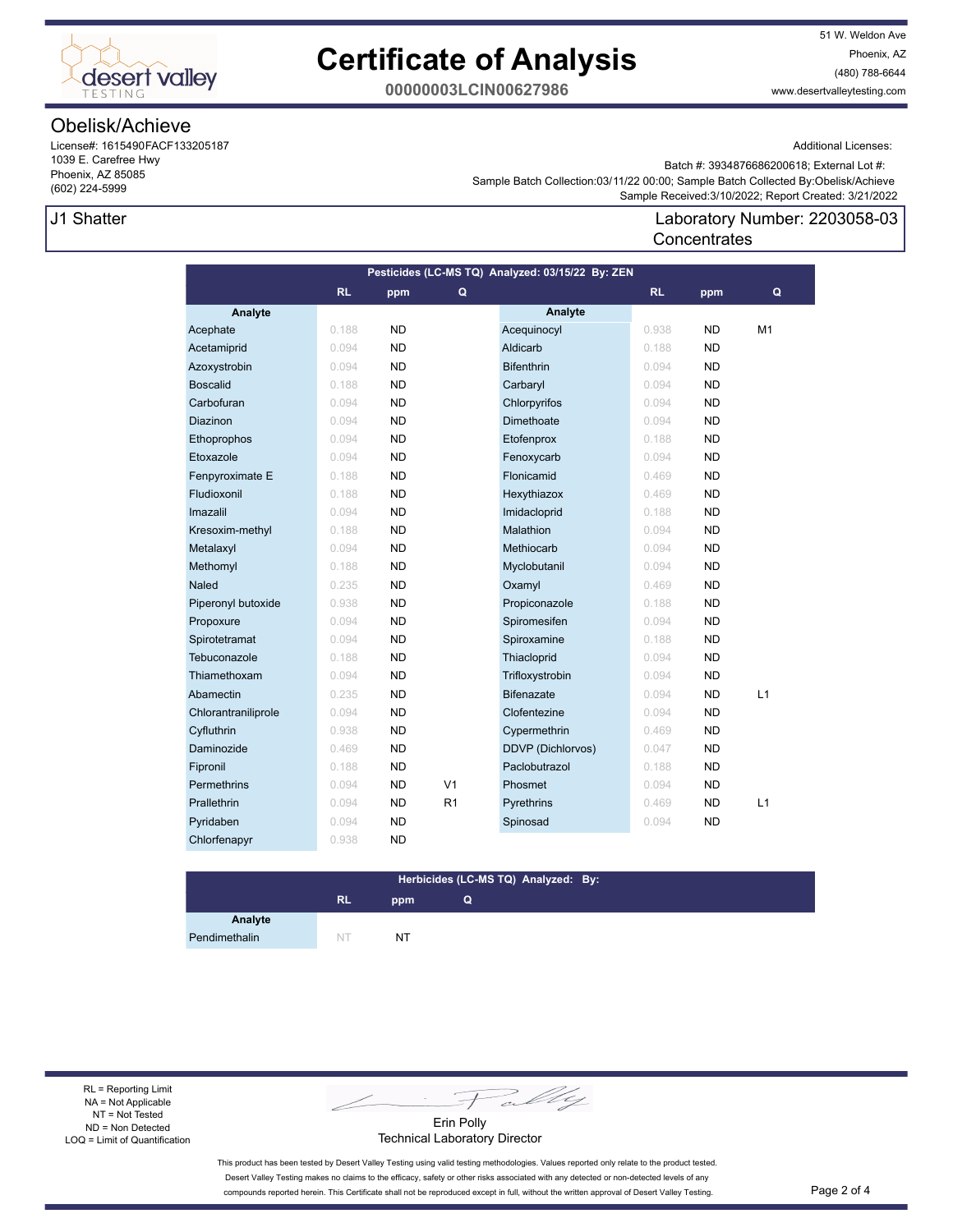

51 W. Weldon Ave Phoenix, AZ (480) 788-6644 www.desertvalleytesting.com

**00000003LCIN00627986**

### Obelisk/Achieve

License#: 1615490FACF133205187 1039 E. Carefree Hwy Phoenix, AZ 85085

### J1 Shatter

| Non-Regulated Microbials (PetriFilms) Analyzed: By: |           |               |              |   |  |  |
|-----------------------------------------------------|-----------|---------------|--------------|---|--|--|
|                                                     | <b>RL</b> | <b>Result</b> | <b>Units</b> | Q |  |  |
| <b>Pathogens</b>                                    |           |               |              |   |  |  |
| <b>Total Coliform</b>                               | NT        | NΤ            | cfu/q        |   |  |  |
| Yeast                                               | <b>NT</b> | NΤ            | ctu/g        |   |  |  |
| Mold                                                | NT.       | NΤ            | cfu/q        |   |  |  |
| Aerobic Bacteria                                    | NT        | NΤ            | cfu/q        |   |  |  |
| Enterobacteria                                      | NT        | NT            | cfu/q        |   |  |  |
|                                                     |           |               |              |   |  |  |

| Water Activity (Moisture Reacter) Analyzed: By: |    |           |   |  |  |
|-------------------------------------------------|----|-----------|---|--|--|
|                                                 |    | <b>AW</b> | Q |  |  |
| Compound                                        |    |           |   |  |  |
| <b>Water Activity</b>                           |    | NT        |   |  |  |
| Moisture (Drying Oven) Analyzed: By:            |    |           |   |  |  |
|                                                 |    | %         | Q |  |  |
| <b>Compound</b>                                 |    |           |   |  |  |
| <b>Percent Moisture</b>                         | NT | NT        |   |  |  |
| pH Test (HannHI11310) Analyzed: By:             |    |           |   |  |  |
|                                                 |    | <b>NA</b> | Q |  |  |
| Compound                                        |    |           |   |  |  |
| pH                                              |    | NT        |   |  |  |

Additional Licenses:

Batch #: 3934876686200618; External Lot #:

Sample Batter Collection.03/11/22 00.00, Sample Batter Collection (602)<br>Sample Received:3/10/2022; Report Created: 3/21/2022 Sample Batch Collection:03/11/22 00:00; Sample Batch Collected By:Obelisk/Achieve

### Laboratory Number: 2203058-03 **Concentrates**

| <b>Terpenes (GCMS-MS)</b>   | Analyzed: | By:       |   |
|-----------------------------|-----------|-----------|---|
|                             | mg/g      | %         | Q |
| Compound                    |           |           |   |
| alpha-Bisabolol             | <b>NT</b> | NT        |   |
| (-)-Borneol and (+)-Borneol | <b>NT</b> | NT        |   |
| Camphene                    | <b>NT</b> | NT        |   |
| Camphor                     | <b>NT</b> | NT        |   |
| beta-Caryophyllene          | <b>NT</b> | <b>NT</b> |   |
| trans-Caryophyllene         | <b>NT</b> | <b>NT</b> |   |
| Caryophyllene Oxide         | <b>NT</b> | <b>NT</b> |   |
| alpha-Cedrene               | <b>NT</b> | NΤ        |   |
| Cedrol                      | <b>NT</b> | <b>NT</b> |   |
| Endo-fenchyl Alcohol        | <b>NT</b> | NT        |   |
| Eucalyptol                  | <b>NT</b> | NT        |   |
| Fenchone                    | <b>NT</b> | NΤ        |   |
| Geraniol                    | <b>NT</b> | NT        |   |
| Geranyl acetate             | <b>NT</b> | NT        |   |
| Guaiol                      | <b>NT</b> | ΝT        |   |
| Hexahydrothymol             | <b>NT</b> | NΤ        |   |
| alpha-Humulene              | <b>NT</b> | NT        |   |
| <b>Isoborneol</b>           | NT        | NT        |   |
| Isopulegol                  | <b>NT</b> | NT        |   |
| Limonene                    | <b>NT</b> | <b>NT</b> |   |
| Linalool                    | <b>NT</b> | <b>NT</b> |   |
| p-Mentha-1,5-diene          | <b>NT</b> | NT        |   |
| beta-Myrcene                | <b>NT</b> | NT        |   |
| trans-Nerolidol             | <b>NT</b> | NT        |   |
| Ocimene                     | <b>NT</b> | NT        |   |
| alpha-Pinene                | <b>NT</b> | NT        |   |
| beta-Pinene                 | <b>NT</b> | NT        |   |
| Pulegone                    | <b>NT</b> | NT        |   |
| Sabinene                    | <b>NT</b> | <b>NT</b> |   |
| Sabinene Hydrate            | <b>NT</b> | NT        |   |
| gamma-Terpinene             | NT        | NT        |   |
| alpha-Terpinene             | <b>NT</b> | NΤ        |   |
| 3-Carene                    | <b>NT</b> | NT        |   |
| <b>Terpineol</b>            | <b>NT</b> | NΤ        |   |
| Terpinolene                 | <b>NT</b> | ΝT        |   |
| Valencene                   | <b>NT</b> | ΝT        |   |
| <b>Nerol</b>                | ΝT        | ΝT        |   |
| cis-Nerolidol               | <b>NT</b> | ΝT        |   |
| <b>Total Terpenes</b>       | NT        | NΤ        |   |

RL = Reporting Limit NA = Not Applicable NT = Not Tested ND = Non Detected LOQ = Limit of Quantification

Fally

Erin Polly Technical Laboratory Director

This product has been tested by Desert Valley Testing using valid testing methodologies. Values reported only relate to the product tested. Desert Valley Testing makes no claims to the efficacy, safety or other risks associated with any detected or non-detected levels of any compounds reported herein. This Certificate shall not be reproduced except in full, without the written approval of Desert Valley Testing. Page 3 of 4